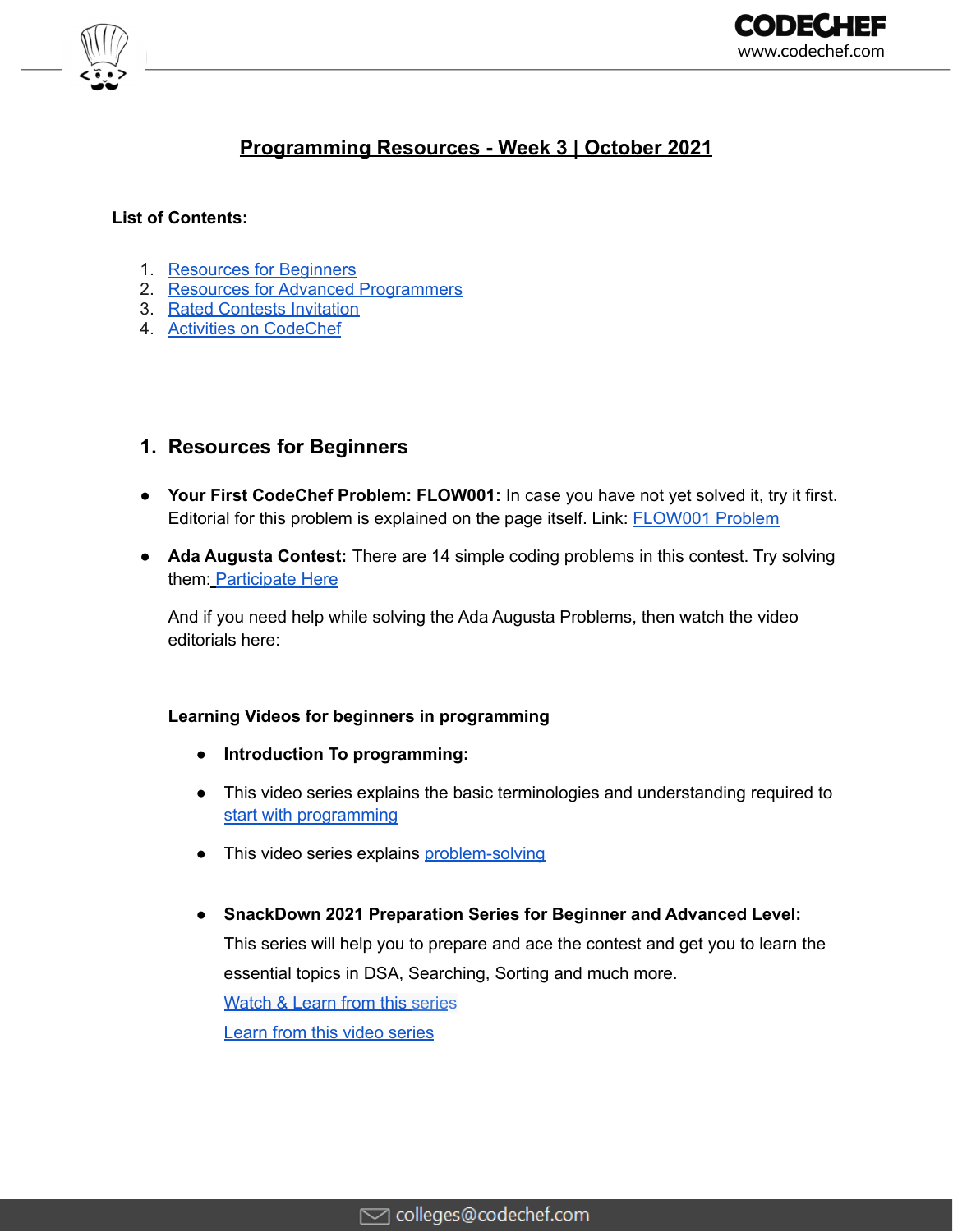

#### **● Journey to become 5 star coder:**

From this [video](https://youtu.be/xAVTRuEHXDw) you will learn how to become a 5 star coder.

#### **● Scale Up Your Star rating:**

In this video, you will get to know various ways of rating your way up CodeChef. [Learn](https://youtu.be/9uj47Sd8kNA) from this video

#### **● Problems to practice:**

This video series will help you to practice 50 problems. [Watch](https://www.youtube.com/playlist?list=PLQXZIFwMtjowmOYVEIxMBHNLm9nm8QwjL) and learn from this video

## **1. Resources for Advanced Programmers**

#### **Learning Videos for Final Year Students**

#### **● DSA for Placements:**

In the DSA For Placement series, you will learn a few of the most important topics you need to know to ace the interviews. In this video, we will discuss Problems on Linked List in detail.

[Learn](https://bit.ly/3zUgPRY) from this video

#### **● Tips on Internships and Placements:**

From this [video](https://youtu.be/vUsQP9uyKRk) you will get to learn about seven tips on Internships and Placements.

#### **● Level up with Linked Lists:**

In this video, you will learn how to solve problems based on Linked Lists DSA and also some ideas behind some of the popular interview questions. [Watch](https://youtu.be/LDQIZclcBx0) and learn

#### **● Problem solving in Heap:**

This [video](https://youtu.be/eX2X-vOn4hM) will help you to solve problems on Heap: Data Structure & Dynamic Programming Series.

#### **● Queues Data Structure:**

Learn easy problems of queues which are essential for interviews. [Learn](https://youtu.be/95J62uqwIGE) from this video